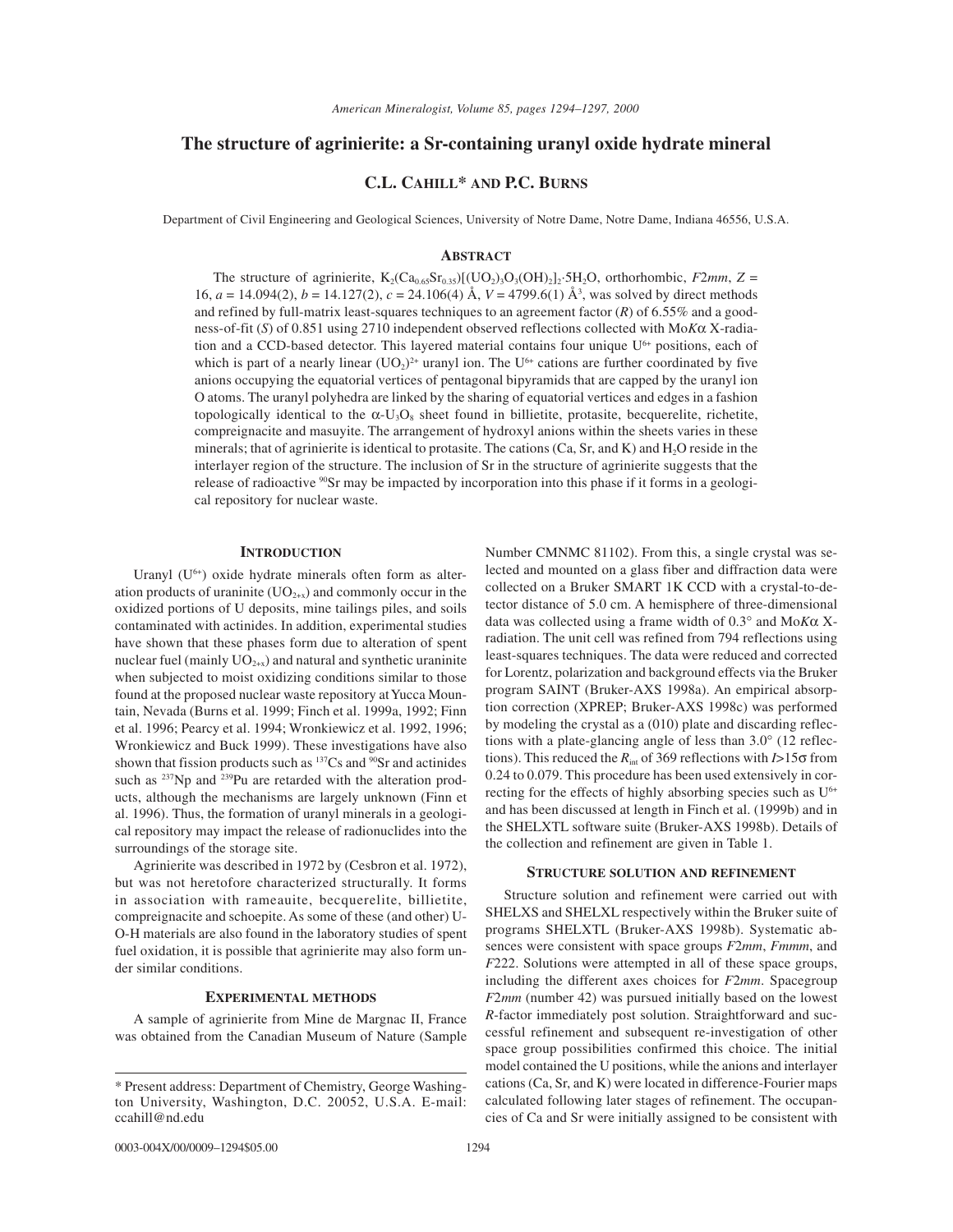the chemistry reported by Cesbron et al. (1972) and were subsequently refined with the total occupancy restrained to 1.0. Trials involving refinement of  $K^+$  site occupancy factors revealed no substantial deviation from full occupancy. Refinement of the final model, which included all atomic positional parameters, anisotropic displacement parameters for the cations (excluding H and  $M^{2+}$ ), and a refined weighting scheme of the structure factors resulted in a final *R* of 6.55% and an *S* of 0.851 for the 1453 observed reflections. Atomic parameters (positions and anisotropic displacement) are in Tables 2 and 3, respectively. Table 4 contains selected inter-atomic distances and angles, whereas the observed and calculated structure factors are in Table 5.<sup>1</sup>

### **RESULTS**

The structure of agrinierite (Fig. 1, Tables 2 and 3) contains sheets of uranyl polyhedra that share their edges and vertices.

1 For a copy of Table 5, document item AM-00-050, contact the Business Office of the Mineralogical Society of America (see inside front cover of recent issue) for price information. Deposit items may also be available on the American Mineralogist web site (http://www.minsocam.org).

**TABLE 1.** Crystal data and structure refinement for agrinierite

| Empirical formula*                             | $K_2(Ca_{0.65}, Sr_{0.35})[(UO_2)_3O_3(OH)_2]_2.5H_2O$       |
|------------------------------------------------|--------------------------------------------------------------|
| Formula weight                                 | 2008.97                                                      |
| Temperature                                    | 294 K                                                        |
| Wavelength                                     | 0.71073 Å                                                    |
| Diffractometer                                 | <b>Bruker SMART Platform CCD</b>                             |
| Crystal system                                 | Orthorhombic                                                 |
| Space group                                    | F2mm                                                         |
| Unit cell dimensions                           | $a = 14.094(2)$ Å                                            |
|                                                | $b = 14.127(2)$ Å                                            |
|                                                | $c = 24.106(4)$ Å                                            |
| Volume                                         | 4799.6(1) $\AA$ <sup>3</sup>                                 |
| Z                                              | 8                                                            |
| Density (calculated)                           | 5.562 $Mq/m3$                                                |
| Absorption coefficient                         | $41.74$ mm <sup>-1</sup>                                     |
| F(000)                                         | 6660.4                                                       |
| Crystal size, color, habit                     | $125 \times 65 \times 40$ mm <sup>3</sup> pale yellow, blade |
| Theta range for data collection                | 1.69 to 28.37°                                               |
| Reflections collected                          | 25536                                                        |
| Independent reflections                        | 2710 $[R_{\text{int}} = 0.1356]$                             |
| Observed reflection                            | 1453 ( $E > 40$ )                                            |
| Completeness to theta = $28.37^{\circ}$ 94.7 % |                                                              |
| Refinement method                              | Full-matrix least-squares on $F^2$                           |
| <b>Weighting Scheme</b>                        | $W = [\sigma^2(F_0^2) + (ap)^2 + bp]^{-1}$ , where           |
|                                                | $p = (F_0^2 + 2F_0^2)/3$ ,                                   |
|                                                | $a = 0.0598$                                                 |
|                                                | $b = 0.0$                                                    |
| Data / restraints / parameters                 | 2710/1/110                                                   |
| Goodness-of-fit on F <sup>2</sup>              | 0.851                                                        |
| Final R indices $[2\sigma(\hbar)]$             | $R1 = 0.0655$ , $wR2 = 0.1353$                               |
| R indices (all data)                           | $R1 = 0.1357$ , $wR2 = 0.1552$                               |
| Largest diff. peak and hole                    | 3.895 and $-4.672$ e. $\AA^{-3}$                             |

Notes:  $R1 = \sum |F_{\rm o}^2| - |F_{\rm c}| / \sum |F_{\rm o}|$  $S = \left[ \sum w (F_o^2 - F_c^2)^2 \right] / (n-p)^{1/2}$  $wR2 = \left[ \sum \left[ w \left( F_o^2 - F_c^2 \right)^2 / \sum \left[ w \left( F_o^2 \right)^2 \right] \right]^{1/2} \right]$ 

\* Formula obtained by initially setting the occupancies to be consistent with the chemical analysis reported by Cesbron et al. 1972. Subsequent refinements constrained the total occupancy on each site to 1.0.

| <b>TABLE 2.</b> Atomic coordinates $(x10^4)$ and equivalent isotropic dis- |
|----------------------------------------------------------------------------|
| placement parameters ( $\mathring{A}^2 \times 10^3$ ) for agrinierite      |

|                             | X                                  | у                  | z                          | Ueq                  |
|-----------------------------|------------------------------------|--------------------|----------------------------|----------------------|
| U1                          | 3723(2)                            | 2336(2)            | 5000                       | 15(1)                |
| U2                          | 5803(1)                            | 2710(1)            | 5903(1)                    | 14(1)                |
| U3                          | 6160(2)                            | 2500               | 7500                       | 14(1)                |
| U4                          | 3279(1)                            | 2402(1)            | 3399(1)                    | 14(1)                |
| M1*                         | 6753(8)                            | 0                  | 6584(5)                    | 26(3)                |
| K2                          | 4930(2)                            | 5000               | 5000                       | 39(7)                |
| KЗ                          | 6541(2)                            | 5000               | 6699(1)                    | 41(5)                |
| K4                          | 5629(2)                            | $\Omega$           | 5000                       | 27(5)                |
| O1                          | 2994(2)                            | 3629(2)            | 3508(1)                    | 7(5)                 |
| O <sub>2</sub>              | 5579(2)                            | 3972(2)            | 5847(1)                    | 17(7)                |
| OH <sub>4</sub>             | 7434(2)                            | 3036(2)            | 5646(1)                    | 23(7)                |
| O5                          | 5420(3)                            | 2640(3)            | 5000                       | 27(1)                |
| O6                          | 4300(2)                            | 2429(2)            | 4128(1)                    | 25(7)                |
| Ο7                          | 6700(2)                            | 2025(2)            | 8338(1)                    | 12(6)                |
| OH <sub>8</sub>             | 4817(2)                            | 2908(2)            | 3095(1)                    | 21(6)                |
| O9                          | 8980(3)                            | 3900(2)            | 5000                       | 13(9)                |
| O10                         | 6098(2)                            | 1446(2)            | 5937(1)                    | 19(7)                |
| 011                         | 2810(3)                            | 2500               | 2500                       | 12(9)                |
| O12                         | 3558(2)                            | 1180(2)            | 3281(1)                    | 22(7)                |
| O13                         | 6146(2)                            | 1255(2)            | 7231(1)                    | 20(7)                |
| 014                         | 3400(3)                            | 3590(3)            | 5000                       | 28(1)                |
| OW1                         | 4640(4)                            | 5000               | 6860(2)                    | 50(1)                |
| OW <sub>2</sub>             | 2950(3)                            | 5000               | 7400(2)                    | 26(1)                |
| OW3                         | 2390(3)                            | 5000               | 5628(2)                    | 21(1)                |
| OW4                         | 5020(3)                            | 0                  | 6420(2)                    | 38(1)                |
| OW <sub>5</sub>             | 7760(3)                            | 5000               | 5750(2)                    | 38(1)                |
| $\cdots$<br>$\cdot$ $\cdot$ | $\sim$<br>$\cdots$<br>$\mathbf{r}$ | .<br>$\sim$ $\sim$ | $\sim$ $\sim$<br>$\cdot$ . | $\cdots$<br>$\cdots$ |

Note:  $U$ (eq) is defined as one third of the trace of the orthogonalized  $U_{ii}$ tensor.

 $*$  M1 = Sr<sub>0.35</sub>, Ca<sub>0.65</sub>.

**TABLE 3.** Selected bond lengths (Å) and angles (°) for agrinierite

| $U1-O9*$                                                           | 1.78(3)  | M1-OW4                 | 2.47(5)  |  |
|--------------------------------------------------------------------|----------|------------------------|----------|--|
| U1-014                                                             | 1.83(4)  | M1-OW3#                | 2.47(5)  |  |
| $U1-O6$ ( $\times 2$ )                                             | 2.26(3)  | $M1-O13 (×2)$          | 2.51(3)  |  |
| U1-05                                                              | 2.43(4)  | M1-OW2#                | 2.59(5)  |  |
| U1-OH4 $(x2)$                                                      | 2.45(3)  | $M1-O1 (×2)$           | 2.62(2)  |  |
| U2-O2                                                              | 1.81(2)  | $M1-O10 (×2)$          | 2.73(3)  |  |
| U2-O10                                                             | 1.84(2)  | $K2-O2 (×4)$           | 2.67(3)  |  |
| U2-O6 <sup>+</sup>                                                 | 2.16(3)  | $K2-O14 (×2)$          | 2.93(5)  |  |
| U2-05                                                              | 2.244(1) | $K2-O5$ ( $\times 2$ ) | 3.41(4)  |  |
| U2-O7‡                                                             | 2.25(3)  | K3-OW1                 | 2.70(6)  |  |
| <b>U2-OH4</b>                                                      | 2.42(3)  | K3-OW5                 | 2.86(6)  |  |
| <b>U2-OH8+</b>                                                     | 2.80(3)  | $K3-O2 (×2)$           | 2.86(3)  |  |
| $U3-O13 (×2)$                                                      | 1.87(2)  | $K3-O7 (×2)$           | 2.87(2)  |  |
| $U3-O7 (×2)$                                                       | 2.26(3)  | K3-OW2**               | 2.94(6)  |  |
| U3-011§                                                            | 2.33(4)  | $K3-O13 (×2)$          | 3.18(3)  |  |
| U3-OH8 $(x2)$                                                      | 2.44(3)  | $K3-O12 (×2)$          | 3.30(3)  |  |
| U4-012                                                             | 1.79(3)  | $K4-O9 (×2)$           | 2.79(4)  |  |
| U4-01                                                              | 1.80(2)  | K4-OW3 (×2)            | 2.90(4)  |  |
| U4-011                                                             | 2.269(1) | $K4-O10(x4)$           | 3.12(3)  |  |
| U4-06                                                              | 2.27(3)  | O9*-U1-O14             | 177.5(2) |  |
| U4-07                                                              | 2.29(2)  | O2-U2-O10              | 176.6(1) |  |
| <b>U4-OH8</b>                                                      | 2.40(3)  | O13-U3-O13‡            | 178.7(2) |  |
| U4-OH4*                                                            | 2.66(3)  | O12-U4-O1              | 179.3(1) |  |
| Notes: Symmetry transformations used to generate equivalent atoms: |          |                        |          |  |
| * x - 1/2, -y + 1/2, -z + 1 $\uparrow$ x, y, -z + 1                |          |                        |          |  |
| $\pm$ x, -y + 1/2, -z + 3/2 § x + 1/2, y, z + 1/2                  |          |                        |          |  |
| $   x - 1/2, y, z - 1/2$<br># $x + 1/2$ , $y - 1/2$ , z            |          |                        |          |  |
| ** $x + 1/2$ , $-y + 1$ , $-z + 3/2$                               |          |                        |          |  |

**TABLE 4.** Anisotropic displacement parameters  $(\mathring{A}^2 \times 10^3)$ for agrinierite

|                                                                    | $U_{11}$ | $U_{22}$ | $U_{33}$ | $U_{23}$ | $U_{13}$ | $U_{12}$ |
|--------------------------------------------------------------------|----------|----------|----------|----------|----------|----------|
| U1                                                                 | 13(2)    | 17(1)    | 14(2)    | 0        | 0        | 0(1)     |
| U <sub>2</sub>                                                     | 8(1)     | 14(1)    | 19(1)    | 2(1)     | $-1(1)$  | 1(1)     |
| U3                                                                 | 11(1)    | 15(1)    | 17(2)    | 4(1)     | 0        | 0        |
| U <sub>4</sub>                                                     | 8(1)     | 15(1)    | 17(1)    | $-3(1)$  | 2(1)     | 1(1)     |
| K <sub>2</sub>                                                     | 61(2)    | 43(1)    | 11(2)    | 0        | 0        | 0        |
| K <sub>3</sub>                                                     | 48(1)    | 21(8)    | 54(2)    | 0        | 9(10)    | 0        |
| K4                                                                 | 18(1)    | 42(1)    | 22(1)    | $\Omega$ |          | 0        |
| Note: The anisotropic displacement factor exponent takes the form: |          |          |          |          |          |          |

 $-2π<sup>2</sup>[h<sup>2</sup>a<sup>*</sup>*2*U<sub>11</sub> + ... + 2hka<sup>*</sup>b<sup>*</sup>U<sub>12</sub>].$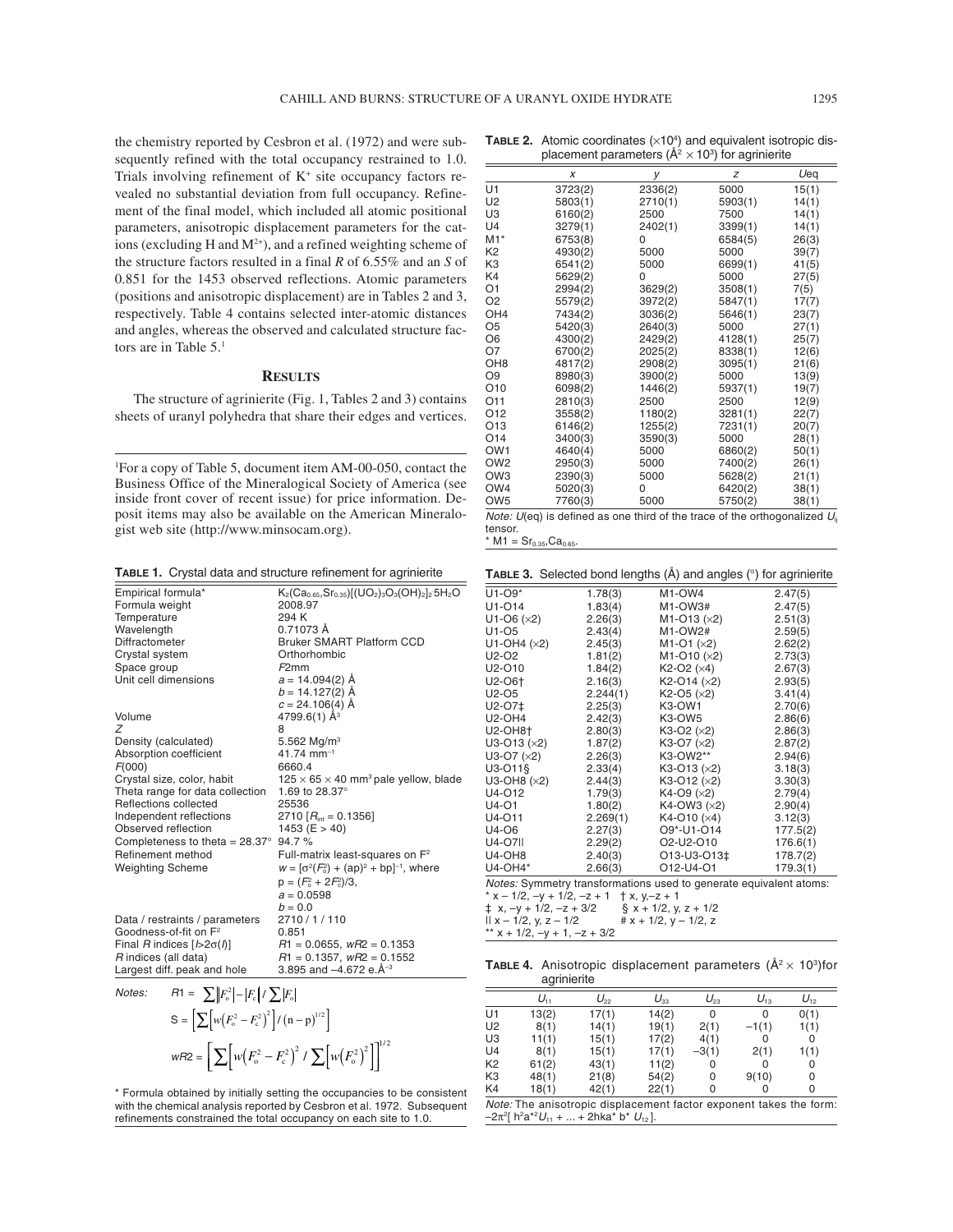The sheets are identical to those found in the inorganic phase  $\alpha$ -U<sub>3</sub>O<sub>8</sub> (Loopstra 1977), billietite, protasite, becquerelite (Pagoaga et al. 1987), richetite (Burns 1998b), compreignacite (Burns 1998a), and masuyite (Burns and Hanchar 1999). Each of four symmetrically unique  $U^{6+}$  positions are part of a nearly linear  $(UO_2)^{2+}$  uranyl ion (designated Ur), with U-O<sub>Ur</sub> bond lengths of  $\sim$ 1.8 Å, as is typically observed for U<sup>6+</sup> minerals. The presence of  $(UO<sub>2</sub>)<sup>2+</sup>$  uranyl ions and the bond-valence sums (Table 6) are consistent with all U in agrinierite being  $U^{6+}$ . The uranyl ions are each coordinated by two (OH)– groups and three O atoms arranged at the equatorial vertices of pentagonal bipyramids that are capped by the  $O<sub>Ur</sub>$  atoms. The location of the hydroxyl groups was determined via bond-valence summation (Brese and O'Keefe 1991; Burns et al. 1997) at all O positions (Table 6). The mean  $\langle U^{6+} \phi_{eq} \rangle$  bond-lengths ( $\phi_{eq}$ : unspecified equatorial anion, O or OH) for U1, U2, U3, and U4 are 2.37, 2.37, 2.35, and 2.38 Å respectively, and are consistent with the average of 2.37(9) Å for this coordination polyhedron in numerous well-refined structures (Burns et al. 1997). The Ur $\phi$ <sub>5</sub> pentagonal bipyramids are linked by sharing equatorial edges and vertices to form  $\alpha$ -U<sub>3</sub>O<sub>8</sub> type sheets that are stacked along (010), with the uranyl ions directed roughly between, or perpendicular to the sheets.



**FIGURE 1.** Polyhedral representation of the structure of agrinierite. (**a**) The sheet of uranyl polyhedra projected along [010] with unit cell outlined; (**b**) The structure projected along [100]. Black and grey circles are  $K^+$  and  $M^{2+}$  atoms respectively.  $H_2O$  groups are not shown for clarity.

The cations K, Ca, and Sr as well as the  $H_2O$  groups reside in the interlayer region of the structure of agrinierite. K cations occupy three unique positions (K2, K3, and K4; Table 2) and are coordinated by 8, 11, and 8 ligands respectively. K2 is bound to six O<sub>Ur</sub> atoms [O14 ( $\times$ 2) and O2 ( $\times$ 4)] at a mean distance of 2.76 Å that contribute a total of 1.16 bond-valence units to the K1 cations. A second shell of coordination containing two O5 atoms at 3.41 Å contributes only 0.06 bond-valence units. At distances less than 3.0 Å, K3 is coordinated to three  $H<sub>2</sub>O$  groups (OW1, OW2, and OW5), two  $O<sub>Ur</sub>$  atoms (O2), and two  $O<sub>eq</sub>$  atoms (O7), giving a bond-valence sum of 1.01. Two additional  $O_{Ur}$  atoms (O12 and O13) at 3.30 and 3.18 Å respectively, contribute 0.23 bond-valence units. K4 is bound to six  $O_{Ur}$  atoms [O9 ( $\times$ 2) and O10 ( $\times$ 4)] and two H<sub>2</sub>O groups [OW3 ( $\times$ 2)] at distances of 2.79, 3.12, and 2.90 Å, respectively for a bondvalence sum of 0.86. Ca and Sr share a single, fully occupied unique site (Table 2) with individual fractions equal to 0.648 and 0.352 respectively. The coordination of this site consists of three interlayer H<sub>2</sub>O molecules (OW2, OW3, and OW4) and six O atoms from the U-O sheets  $[O1 (x2), O13 (x2),$  and  $O10$  $(x2)$ ]. Bond lengths range from 2.47 to 2.73 Å with a mean of 2.58 Å. The bond-valence sum of this site (2.09) was weighted based on the fraction of Ca and Sr (Table 6).

The formula of agrinierite based on the crystal structure analysis is  $K_2(Ca_{0.65}, Sr_{0.35})[(UO_2)_3O_3(OH)_2]_2.5H_2O$ . This can be re-written in the oxide form as  $2(K_2O, SrO, CaO) \cdot 6UO_3 \cdot 12H_2O$ . This is in agreement with that determined by Cesbron et al. (1972) via microprobe and wet chemical methods with the exception of H<sub>2</sub>O; Cesbron et al. Reported eight H<sub>2</sub>O groups.

# **DISCUSSION**

The structure of agrinierite is closely related to minerals that contain of the  $\alpha$ -U<sub>3</sub>O<sub>8</sub>-type sheet, notably becquerelite, billietite, protasite (Pagoaga et al. 1987), richetite (Burns 1998b), masuyite (Burns and Hanchar 1999), and compreignacite (Burns 1998a). The distribution of hydroxyl groups varies in  $\alpha$ -U<sub>3</sub>O<sub>8</sub>-type sheets in minerals; that of agrinierite is identical to protasite. The interlayer regions differ considerably, however. Protasite,  $Ba[(UO<sub>2</sub>)<sub>3</sub>O<sub>3</sub>(OH<sub>2</sub>)]$  3H<sub>2</sub>O, has a single unique cation position and three unique  $H_2O$  sites (Pagoaga et al. 1987), whereas agrinierite has four unique cation sites (three monovalent and one divalent) and five unique  $H_2O$  group positions. The ratio of the interlayer cation charges to the U charge is identical in

**TABLE 6.** Bond valence sums\* at cation and anion positions in the structure of agrinierite

|                 | ັ    |                                                                      |      |
|-----------------|------|----------------------------------------------------------------------|------|
| U1              | 5.89 | Ο7                                                                   | 2.08 |
| U <sub>2</sub>  | 5.93 | OH <sub>8</sub>                                                      | 1.19 |
| U3              | 5.62 | O <sub>9</sub>                                                       | 1.85 |
| U <sub>4</sub>  | 5.97 | O <sub>10</sub>                                                      | 1.56 |
| M1              | 2.09 | O11                                                                  | 1.86 |
| K <sub>2</sub>  | 1.22 | O <sub>12</sub>                                                      | 1.69 |
| K3              | 1.21 | O <sub>13</sub>                                                      | 1.47 |
| K4              | 0.86 | O14                                                                  | 1.64 |
| O <sub>1</sub>  | 1.82 | OW <sub>1</sub>                                                      | 0.21 |
| O <sub>2</sub>  | 1.96 | OW <sub>2</sub>                                                      | 0.33 |
| OH <sub>4</sub> | 1.23 | OW <sub>3</sub>                                                      | 0.43 |
| O <sub>5</sub>  | 1.86 | OW4                                                                  | 0.30 |
| O6              | 2.10 | OW <sub>5</sub>                                                      | 0.14 |
|                 |      | * Calculated using the parameters of Brese and O'Keeffe (1991) for K |      |

e (1991) and  $M^{2+}(Ca,Sr)$  and Burns et al. for  $U^{6+}(1997)$ .